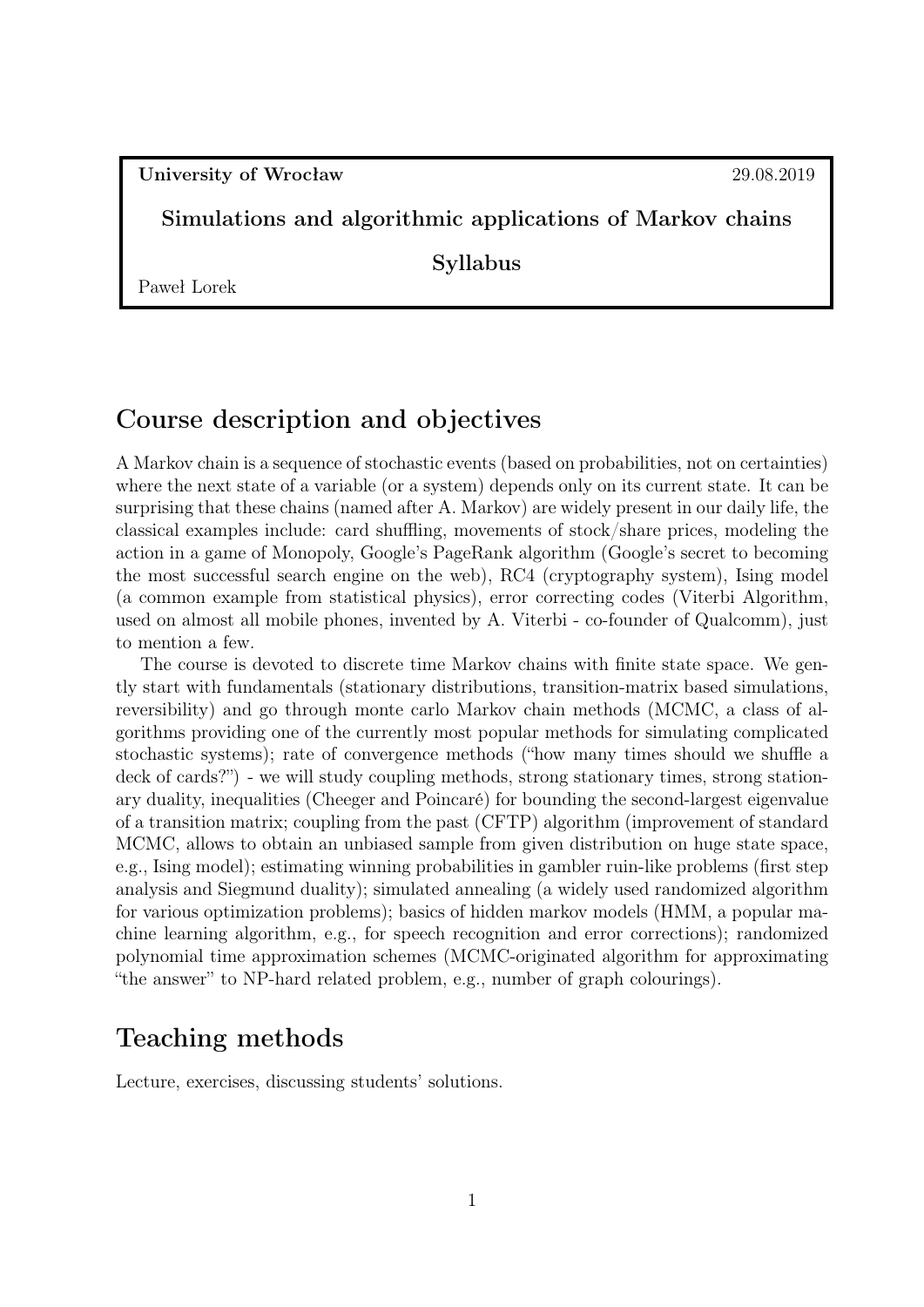## Requirements

### Courses

- Algebra
- Probability theory

### Course content

- Markov chains on finite state space.
- Simulations of Markov chains. Pseudorandom number generators (and their imperfections).
- Stationary distribution.
- Random walks on graphs. Reversible chains.
- Rate of convergence to stationarity: Coupling methods, bounding second largest eigenvalue of a transition matrix (Poincaré and Cheeger inequalities), Strong Stationary Times.
- Monte Carlo Markov Chains. Metropolis-Hastings algorithm. Gibbs sampler. Ising model. Hard-core model.
- Approximate counting; graph  $q$ -colouring.
- Perfect simulation: Propp-Wilson algorithm (Coupling From The Past).
- Strong Stationary Times and Strong Stationary Dual chains. Siegmund duality. Solving gambler ruin-like problems using dualities.
- Hidden Markov models (HMM) with discrete and continuous observations, the Baum-Welch algorithm, the Viterbi algorithm. Applications to error corrections and to classification of time-series.

## Learning outcomes

### Knowledge

- Student understands the notion of Markov chains and random walks
- Student understands construction of sampling models, including Gibbs sampler and Metropolis-Hasting algorithms
- Student knows how to obtain unbiased sample from some distributions using Coupling From The Past algorithm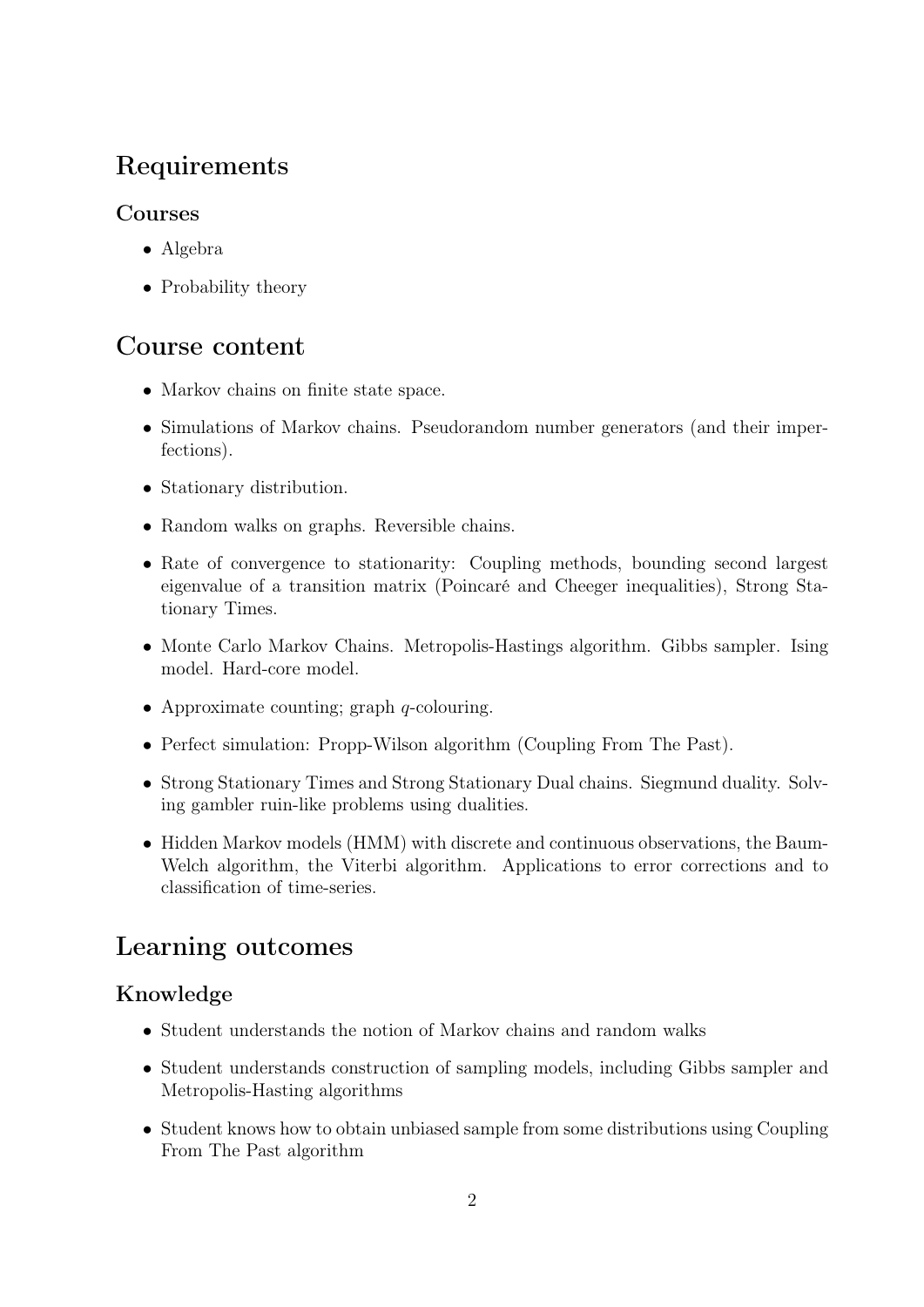- Student knows the constructions and algorithms used in Hidden Markov Models
- Student understands the issue of rate of convergence, knows several techniques to study it

#### Skills

- Student is be able to analyze the behaviour of a random walk
- Student is be able to assess the performance of some randomized algorithms
- Student knows how to efficiently (and approximately) sample from some distributions on a large state space (knows how to design and implement Metroplolis-Hasting and Gibbs sampler)
- Student is able to use and implement algorithms related to Hidden Markov Models.

## Verification methods

written exam, two mid-terms, presentation of problem's solution

### Rules and conditions

- Exercises: There will be points for 2 midterms and for presenting solutions of problems. To pass, the minimum number of points must be collected.
- Written exam: There will be several problems to solve, student must get the required minimum number of them.

### Student workload

- Classes with the teacher:
	- lectures 30 hours
	- exercises 30 hours
	- written exam 3 hours
- Student's own work:
	- preparing for classes 35 hours
	- reading additional material 22 hours
	- preparing for midterms and an exam 30 hours